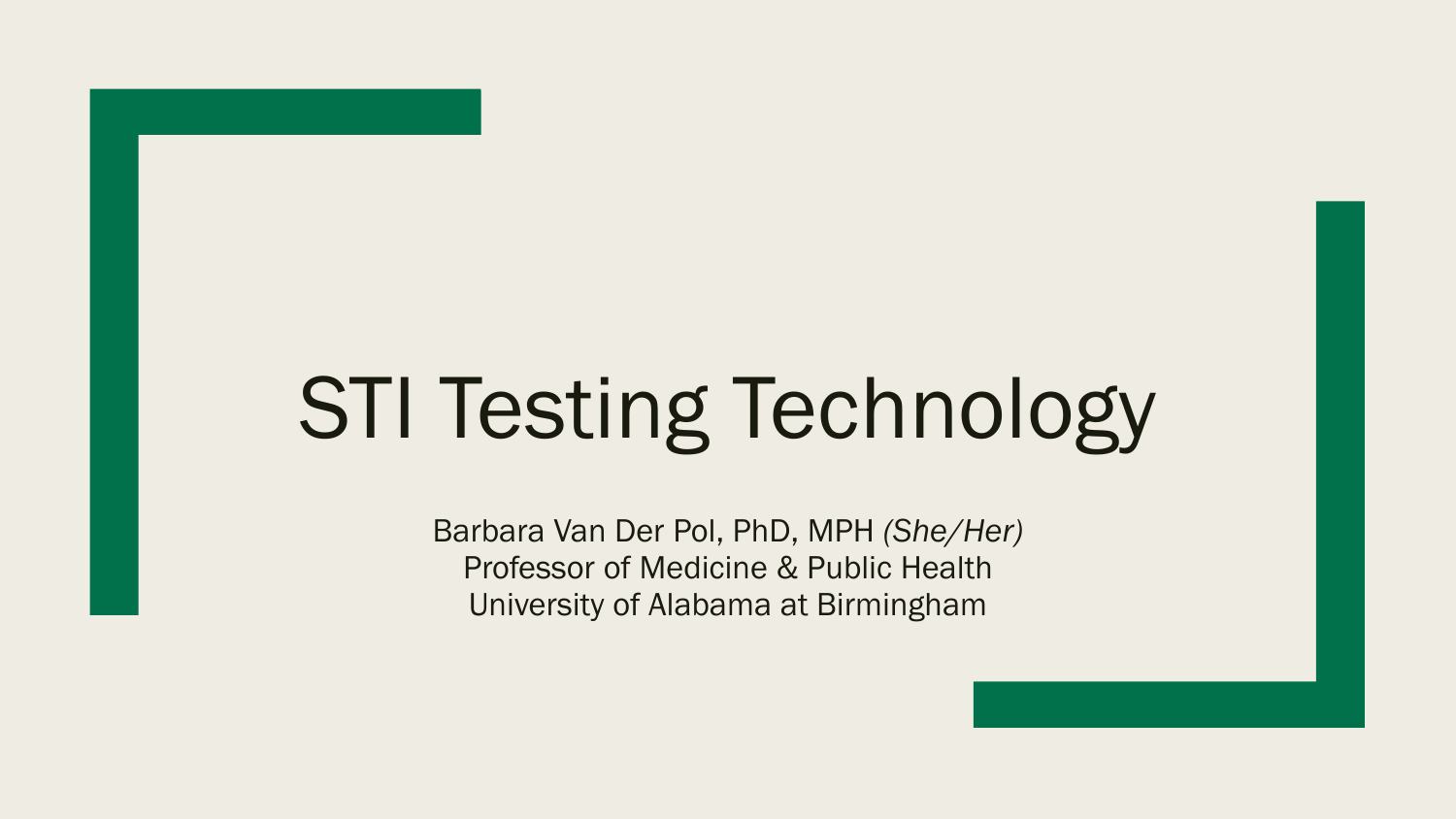## **Disclosures**

(Research Support, Consulting or Honorarium)

#### Research Grants to my Institution

- NIH **BioFire**
- Abbott Molecular ■ Cepheid
- **BD Diagnostics** ■ Hologic
- binx health

■ Roche Molecular

#### Salary/Consulting Honoraria

- UAB
- NIH
- FDA
- Abbott Molecular
- Applied BioCode
- BD Diagnostics
- Roche Molecular

*It is a duty of academicians and experienced scientists paid using tax-payer dollars to advise*  industry in bringing forward new technologies to advance medicine and public health. Not *doing so would be detrimental to the public interest by limiting access to expertise. I have several disclosures, but none represents a conflict of interest as my primary interest is public health.*

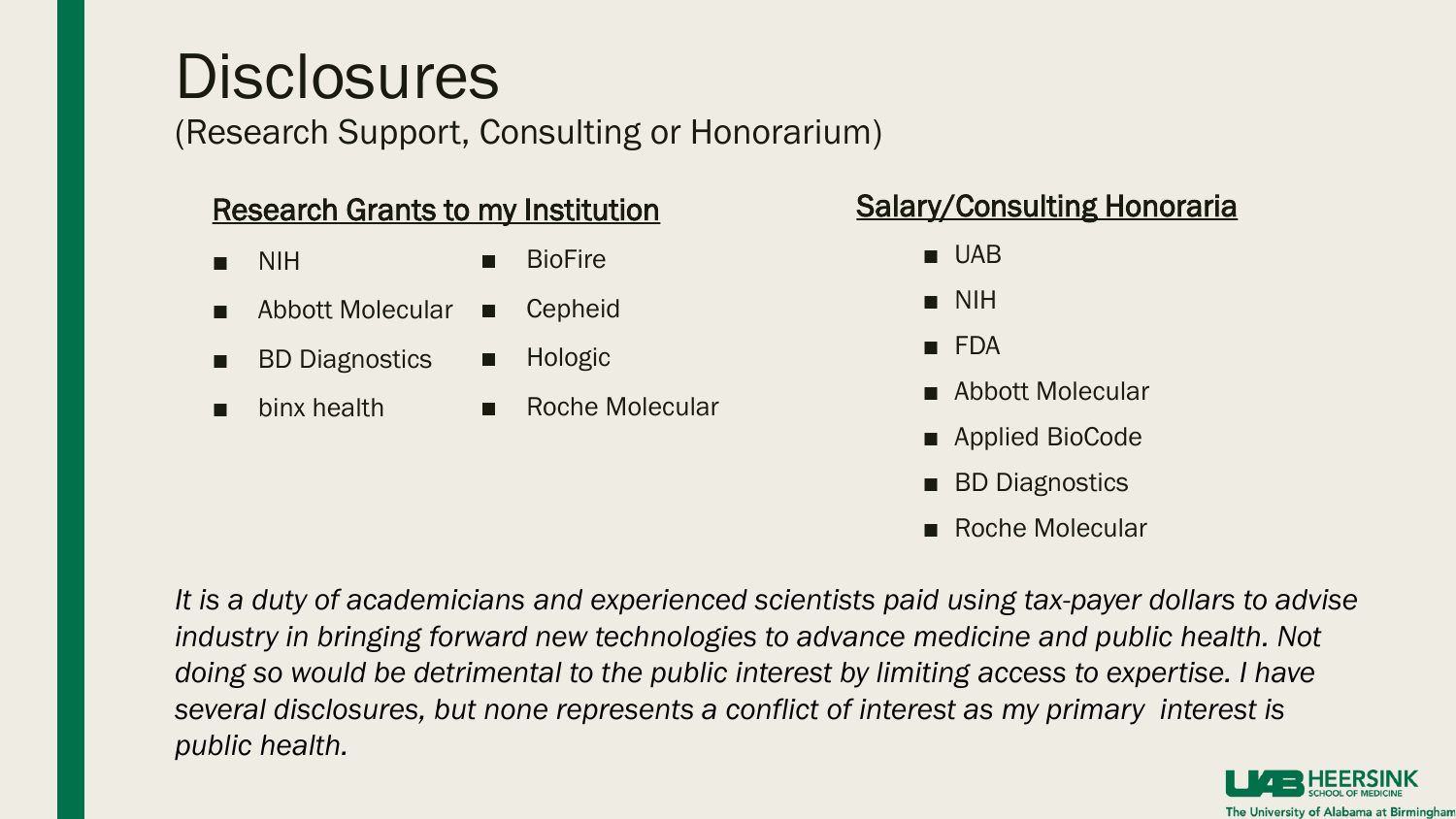

■ Central Lab-based

■ Point-of-Care

■ Non-clinical Settings

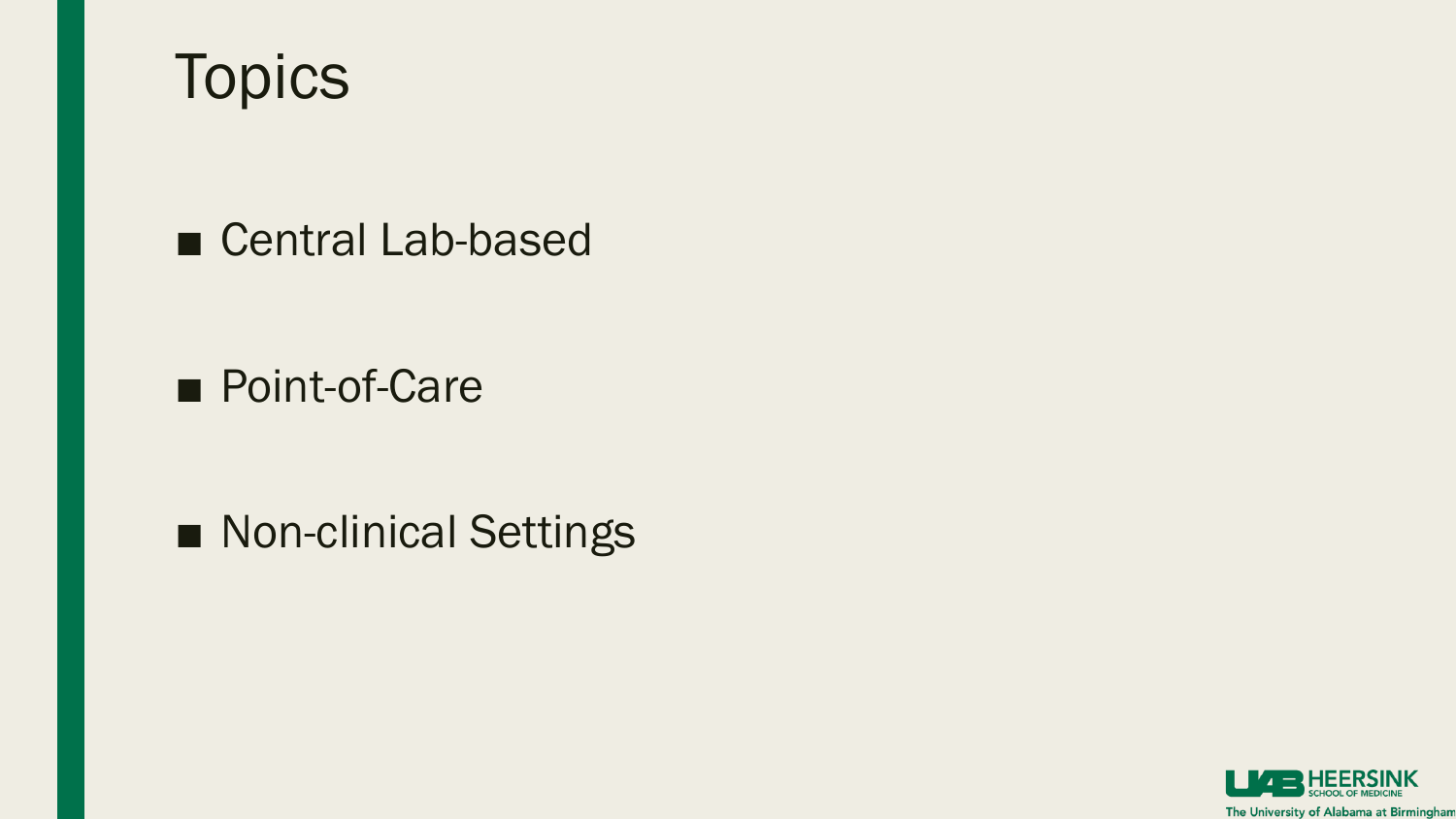#### CENTRAL LAB-BASED TESTING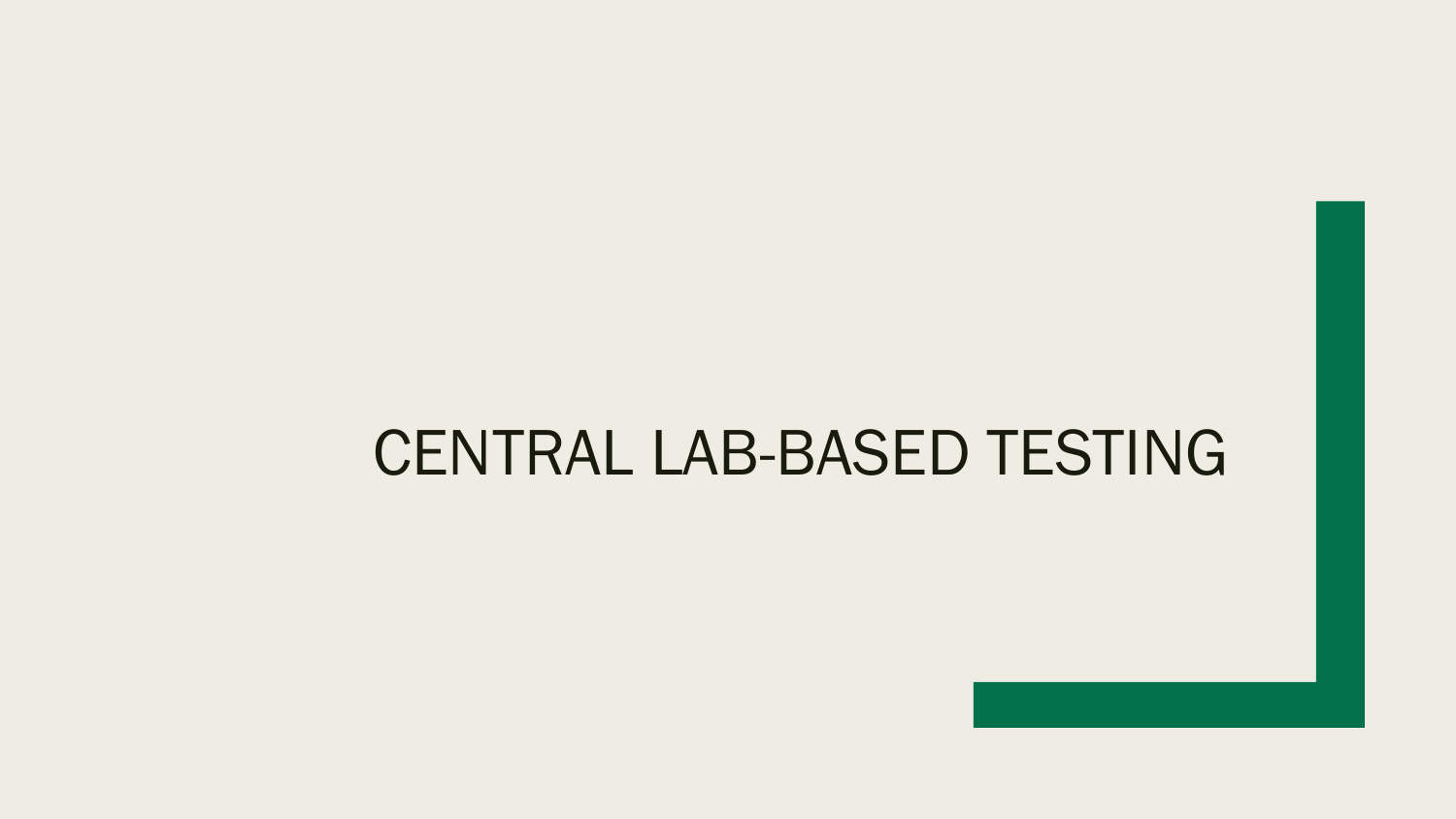# Classes of Tests (I)

■ Serology Indirect evidence of infection

- *Excellent for viral infections and syphilis*
- *Usually requires additional testing to confirm active infection*
- Antigen Detection Evidence of active infection
	- *Detects proteins from the organism*
	- *Usually requires very high organism load (=poor sensitivity)*
		- New bio-sensing technologies are changing this

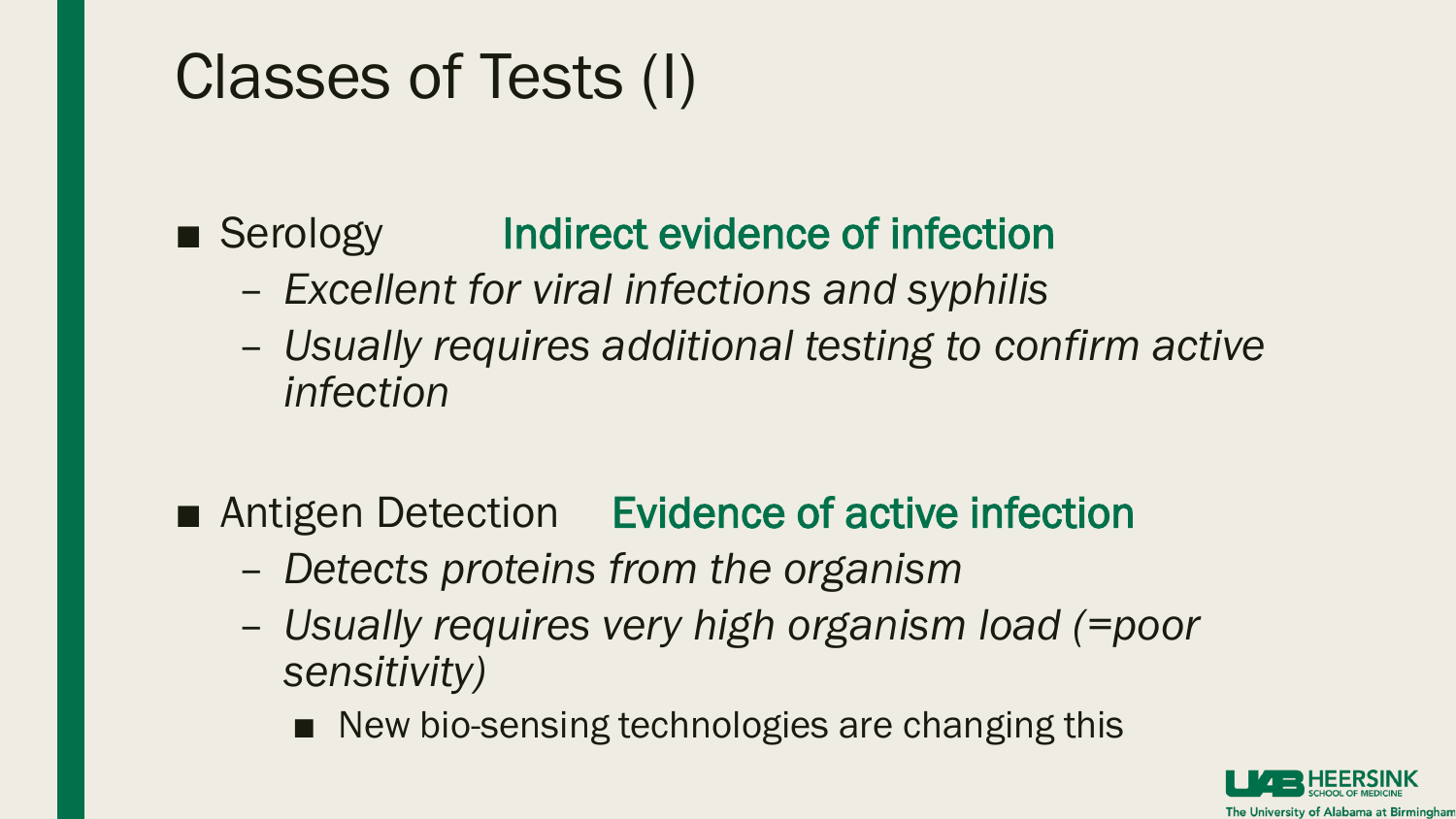### Classes of Tests (II) Nucleic Acid Amplification Tests (NAATs)

- NAATs Evidence of exposure, active infection or recently resolved infection
	- *AKA Molecular assays, "PCR"*
	- *Most sensitive class of test*
		- Detection of exposure in absence of actual infection is possible
	- *Most commonly used class of test for CT/GC/TV/MG*
	- *Difficult for syphilis applications*

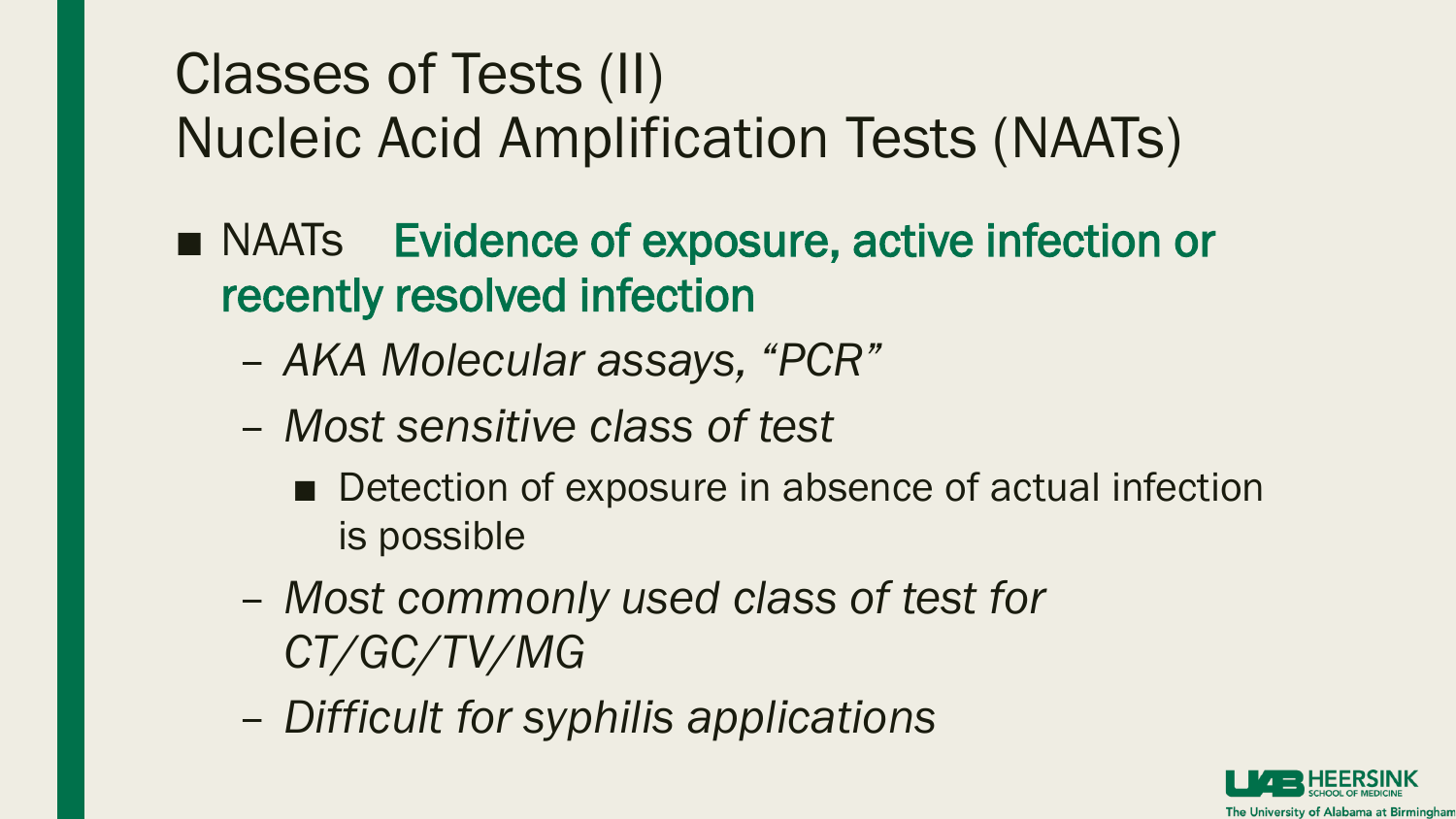# Platforms

- Most CT/GC/TV/MG platforms can detect multiple pathogens per sample offering wide menu flexibility
	- *Be wary of multiplexed bundles (see Panel Session 2 on Wednesday!)*
- TAT is usually within 24 h of receipt
	- *Specimens and data must be transmitted from clinic to lab to clinic*

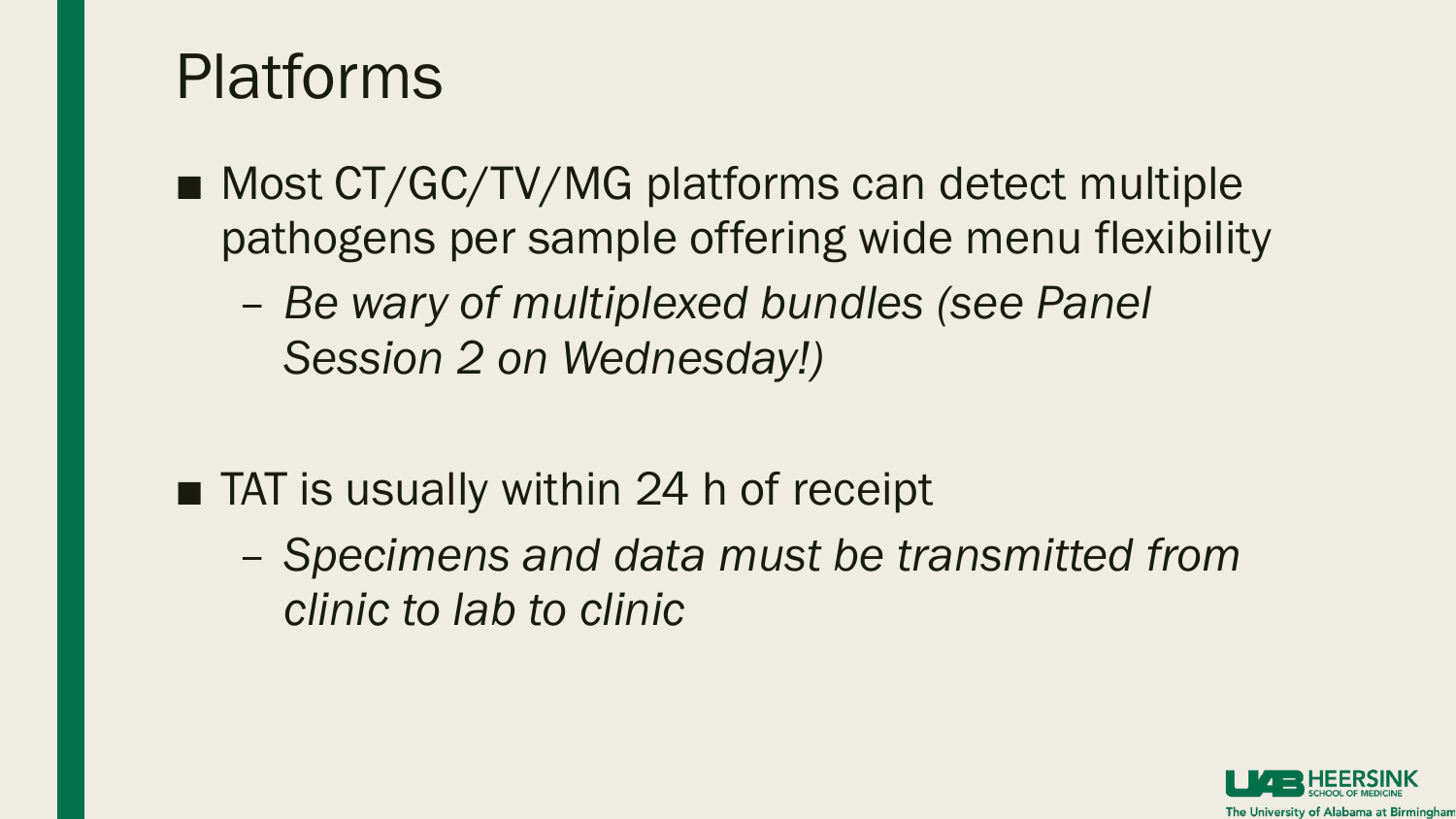# Less than Optimal Screening

Can a Clean Catch Urine Sample Be Used to Diagnose Chlamydia and Gonorrhea in Adolescent Females? *Pickett L. 2021 J Adol H*

*86.2% (64.8-93.1%) compared to vaginal swab=80.5%*

- Public Health Laboratories surveyed in 2017
- >50% of samples tested from women = URINE





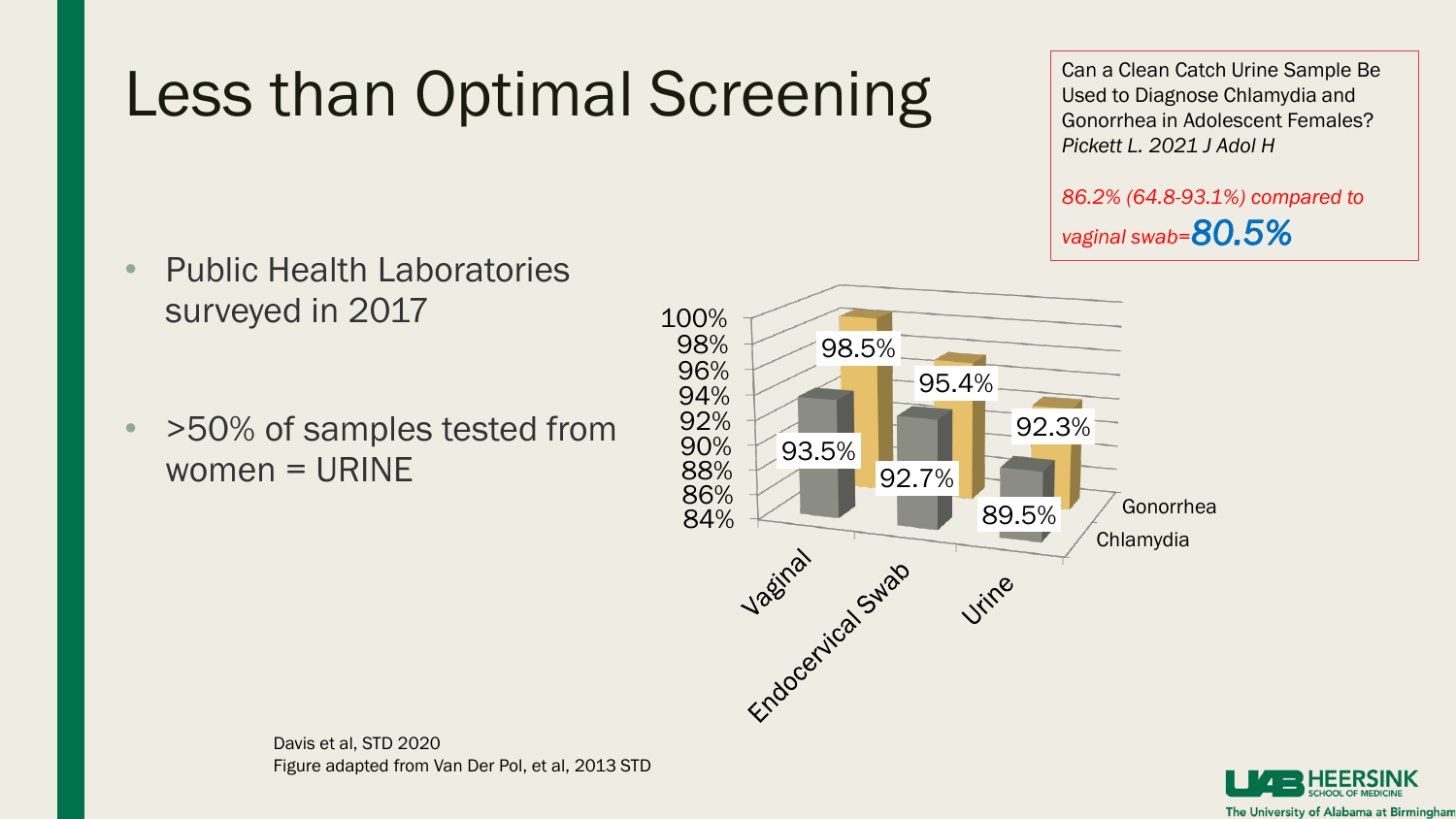### Proportion of Infections Detected by Rectal or Genital Sampling



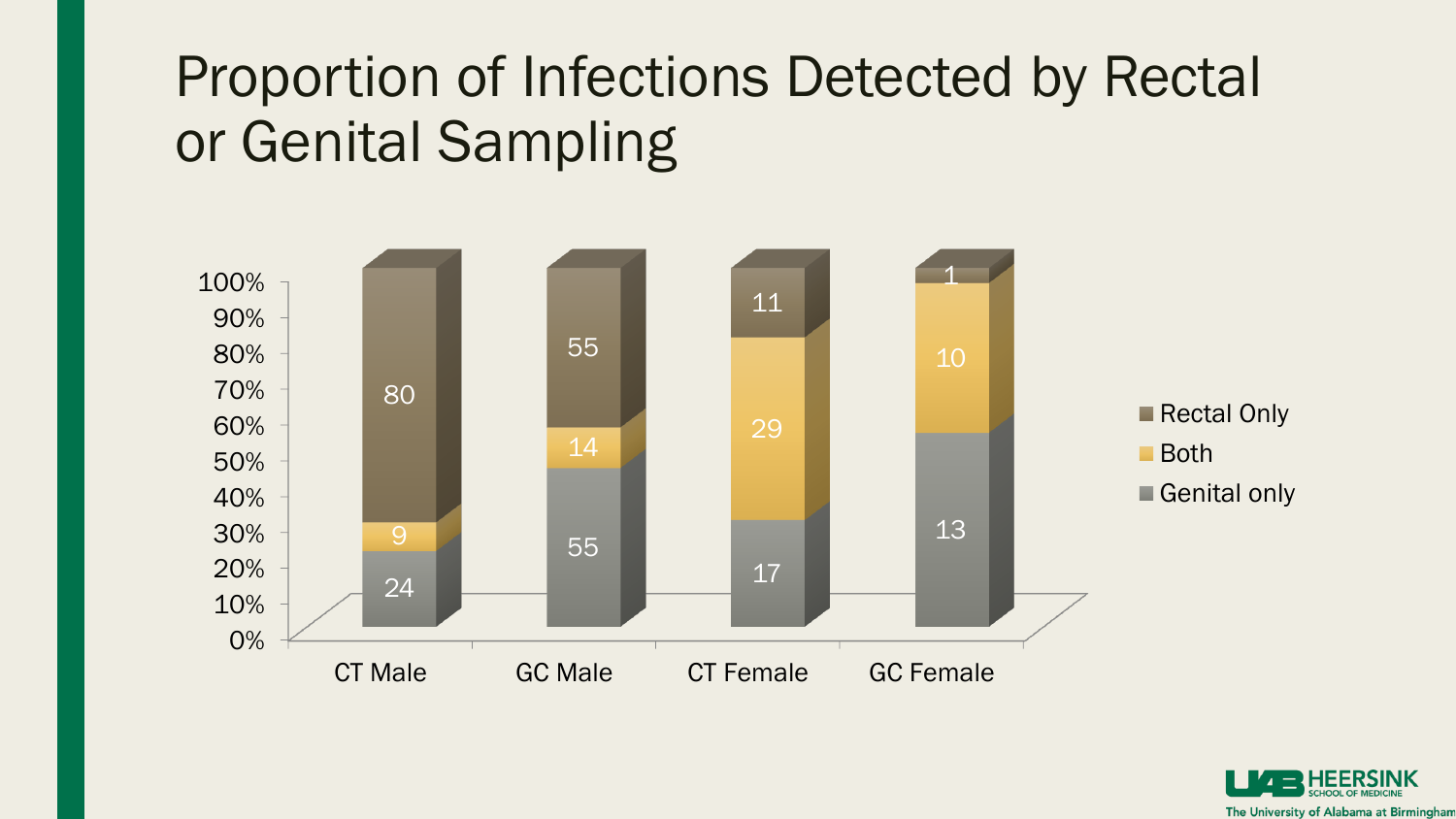#### POINT-OF-CARE (POC) ASSAYS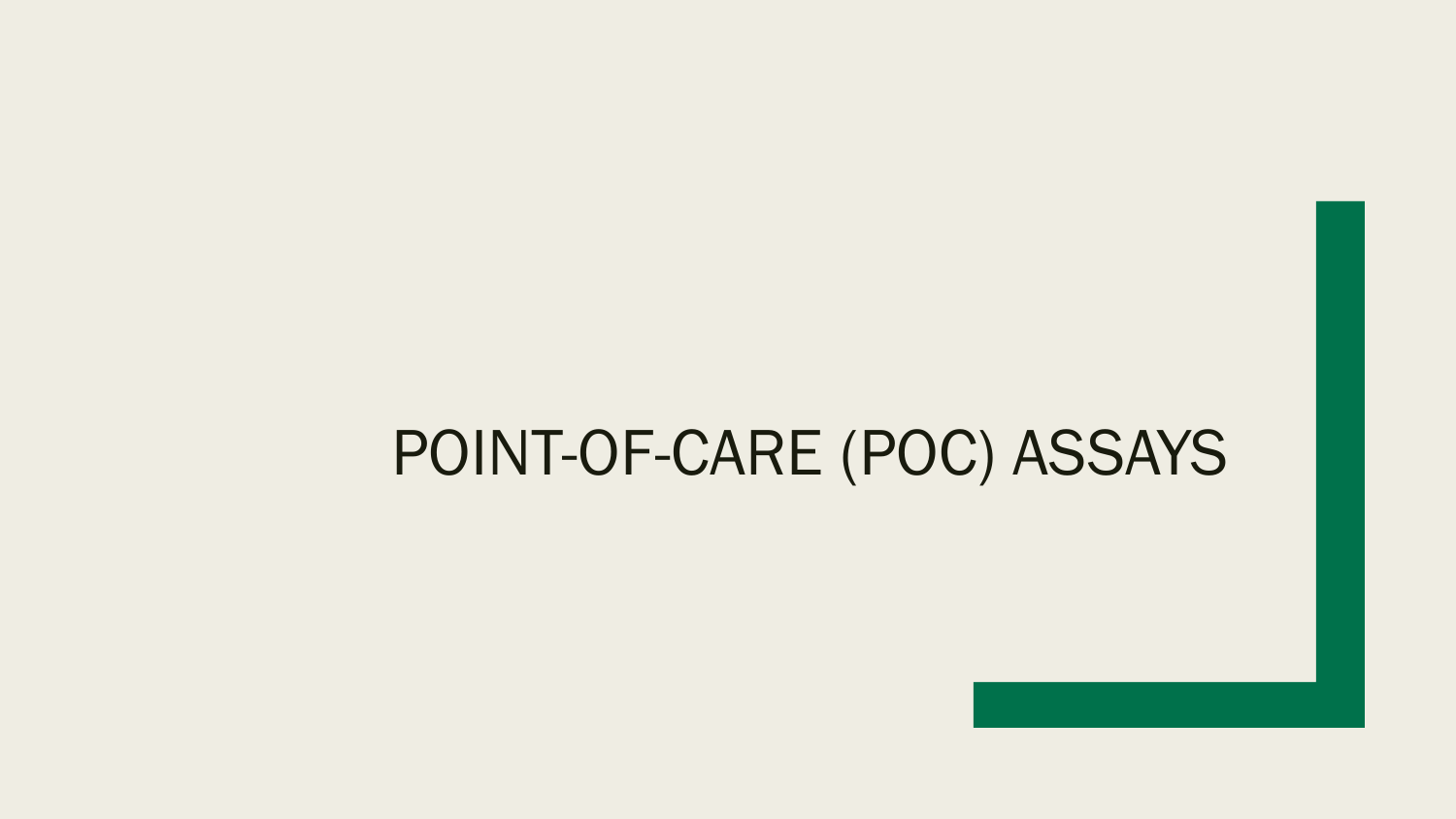#### Be Careful What You Ask For! (and when you use it)

- POC is often incorrectly associated with antigen testing (and low sensitivity)
- POC for HIV serology led the way
	- *Syphilis serology is here, but implementation has been challenging*
- 3 NAAT POC for CT/GC/TV are here
	- *Implementation is challenging*

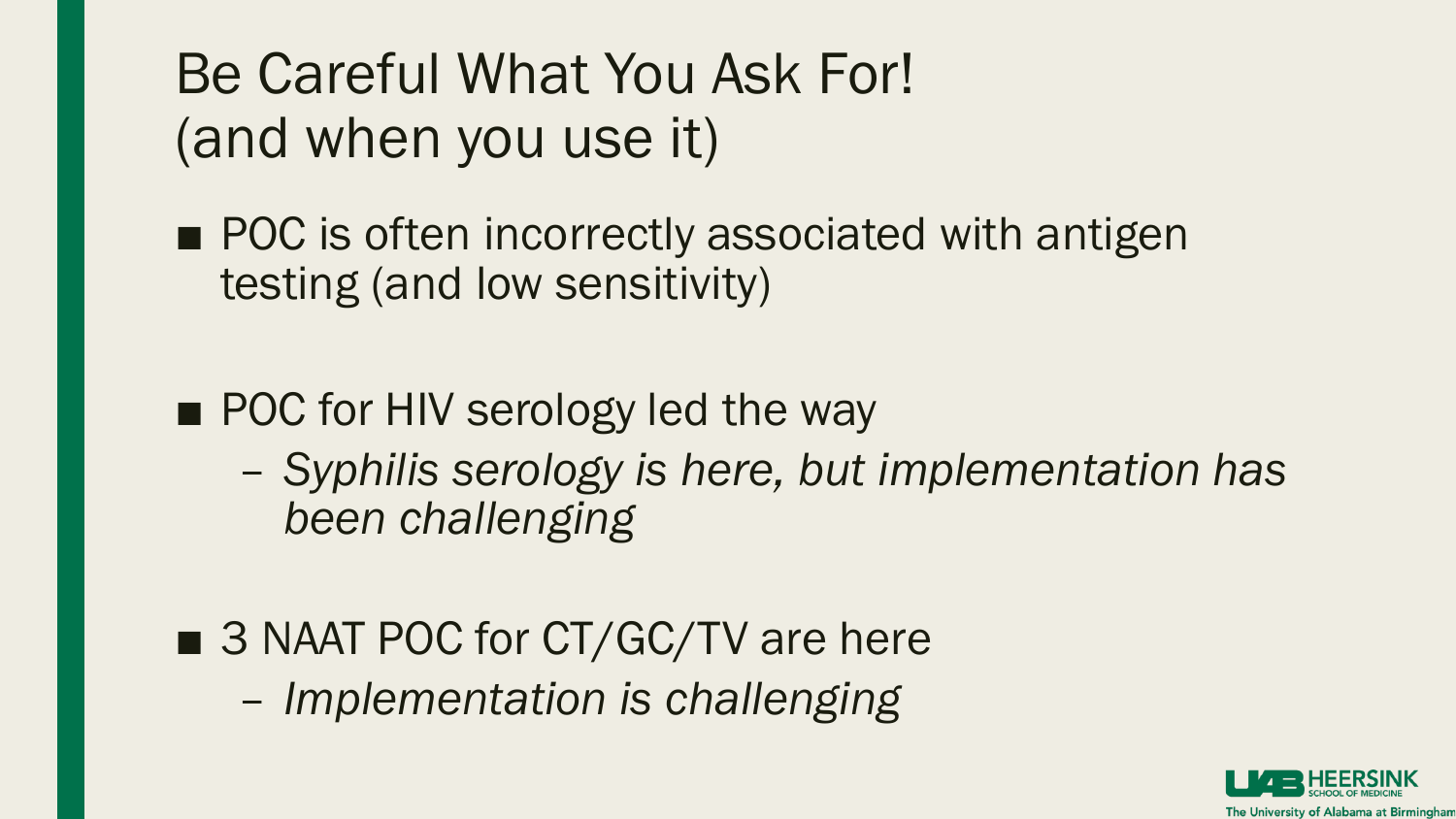# A Draft Decision Tree for Clinical Use



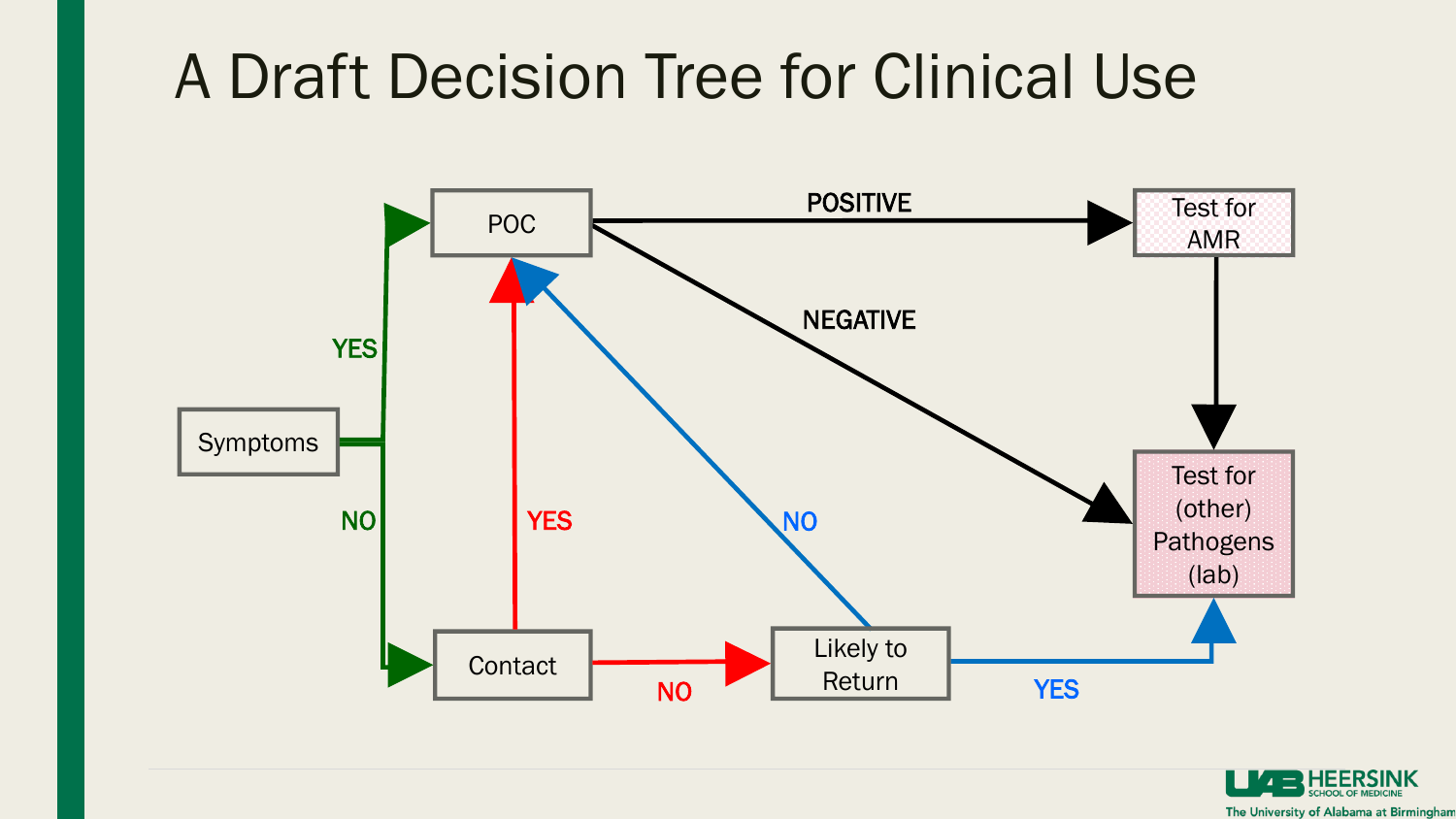### Time to results

■ 90 min test (SAMPLE FIRST)\*

- *Added 46 min to a 2 h visit*
- *21% waited for results*
	- 20% of these had change in Tx based on Dx
	- Time to result deliver decreased from 10 to 2 days!
- 30 min test (SAMPLE FIRST)\*\*
	- *Added 11 min to 30 min visit*
	- *83% able to wait for results*

\*Harding-Esch, et al. STD. 2020 \*\*Gettinger, et al. STD. 2020

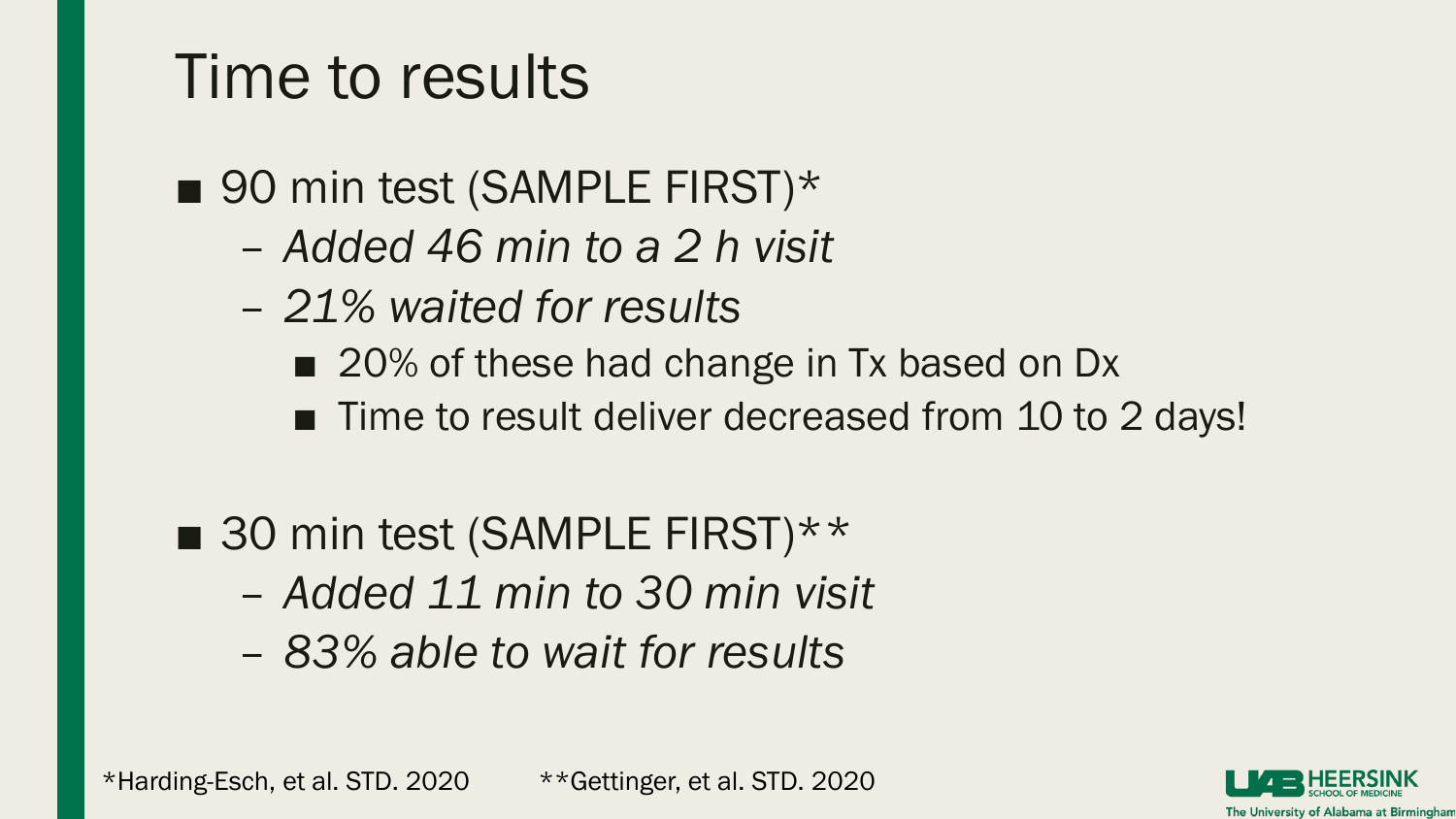# Assay Comparisons for CT/GC/TV

| Attribute              | Assay 1                                                 | <b>Assay 2</b>                          | <b>Assay 3</b>                     |
|------------------------|---------------------------------------------------------|-----------------------------------------|------------------------------------|
| Sample types           | Urine, Cervical Vaginal<br>Anal and Pharyngeal<br>swabs | Male urine, Vaginal swabs Vaginal swabs |                                    |
| <b>Targets</b>         | CT/GC, TV separate                                      | CT/GC                                   | CT/GC/TV multiplex                 |
| <b>Time to Results</b> | <b>90 min</b>                                           | 30 min                                  | 30 min                             |
| <b>CLIA Waived</b>     | No?                                                     | Yes                                     | <b>Yes</b>                         |
| Instrument required    | <b>Yes</b>                                              | <b>Yes</b>                              | No (Power required)                |
| Throughput             | 1-16 per instrument                                     | 1 per instrument                        | As many as power &<br>space permit |
| Cost                   | \$\$                                                    | \$\$\$                                  | \$\$\$\$                           |

- Which one is "best"?
	- *It depends!*
	- *The answer may be different tomorrow*

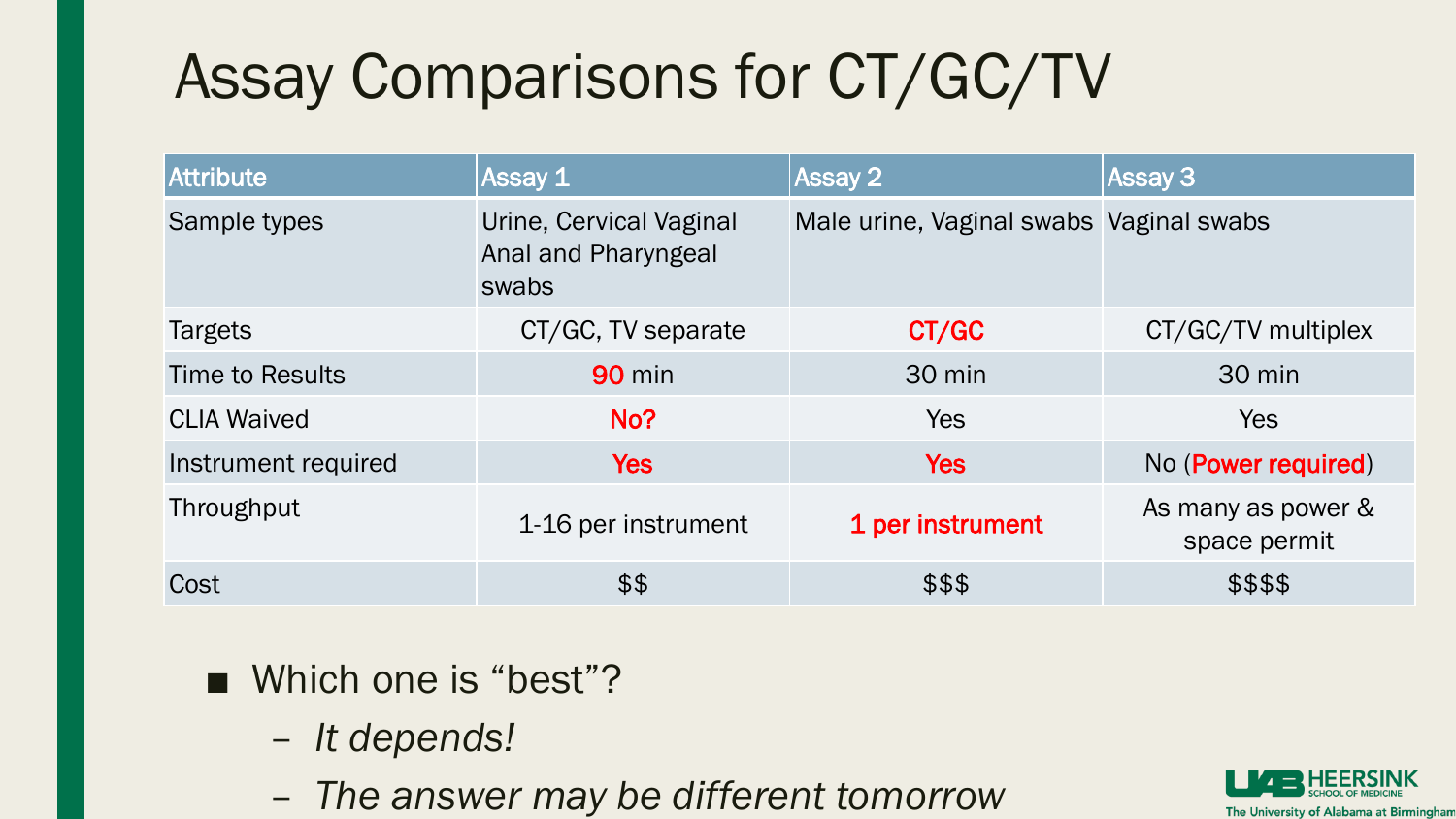#### NON-CLINICAL TESTING OPTIONS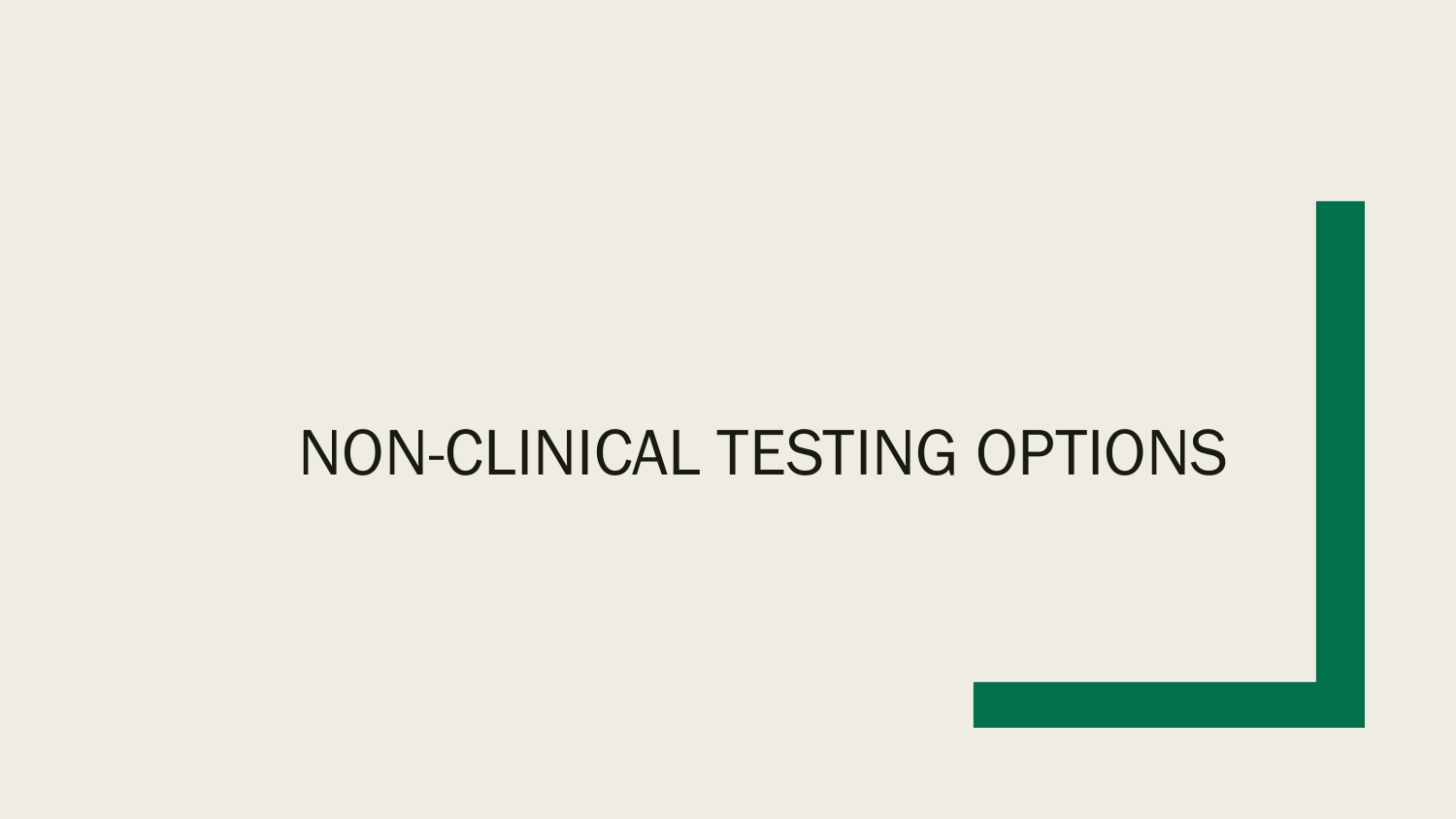#### Hot Topic!! (see Sessions 3 & 6!)

- HIV is only STI for which there is an FDA-cleared at-home test
	- *No self-collection devices have intended use outside clinical settings for any other STI*
- BUT...
	- *DIS often test for syphilis in the field*
	- *Telemedicine and Direct to Consumer testing relies on collection in non-clinical settings (mostly)*

For more details from the American STD Association, see Exten et al. Direct-to-Consumer STI Testing Services, STD May 20, 2021 - doi: 10.1097/OLQ.0000000000001475 [https://journals.lww.com/stdjournal/Abstract/9000/Direct\\_to\\_Consumer\\_STI\\_Testing\\_Services\\_\\_A.97656.aspx](https://journals.lww.com/stdjournal/Abstract/9000/Direct_to_Consumer_STI_Testing_Services__A.97656.aspx)

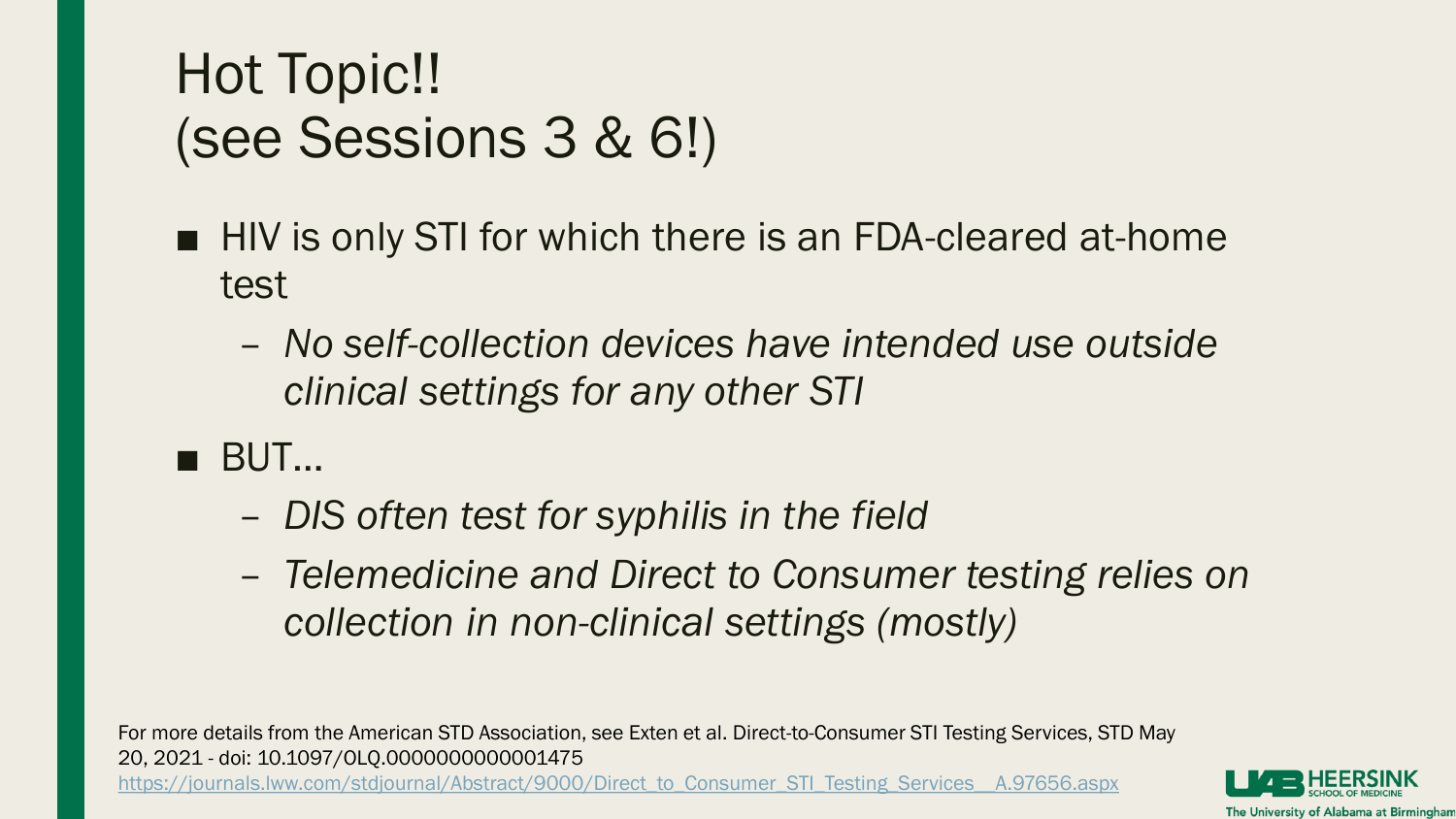# Over-the-Counter: On the way?

■ Consider the implications of Over-the-Counter tests

– *The regulatory hurdles are currently a barrier for OTC assay development, but CoVID may have helped!*

■ Tests must be accompanied with education efforts

- Linkage to care and reporting are critical (and POSSIBLE)
	- *Linkage to care may not work perfectly, but will there be a net benefit?*
- What to do about "confirming" results?